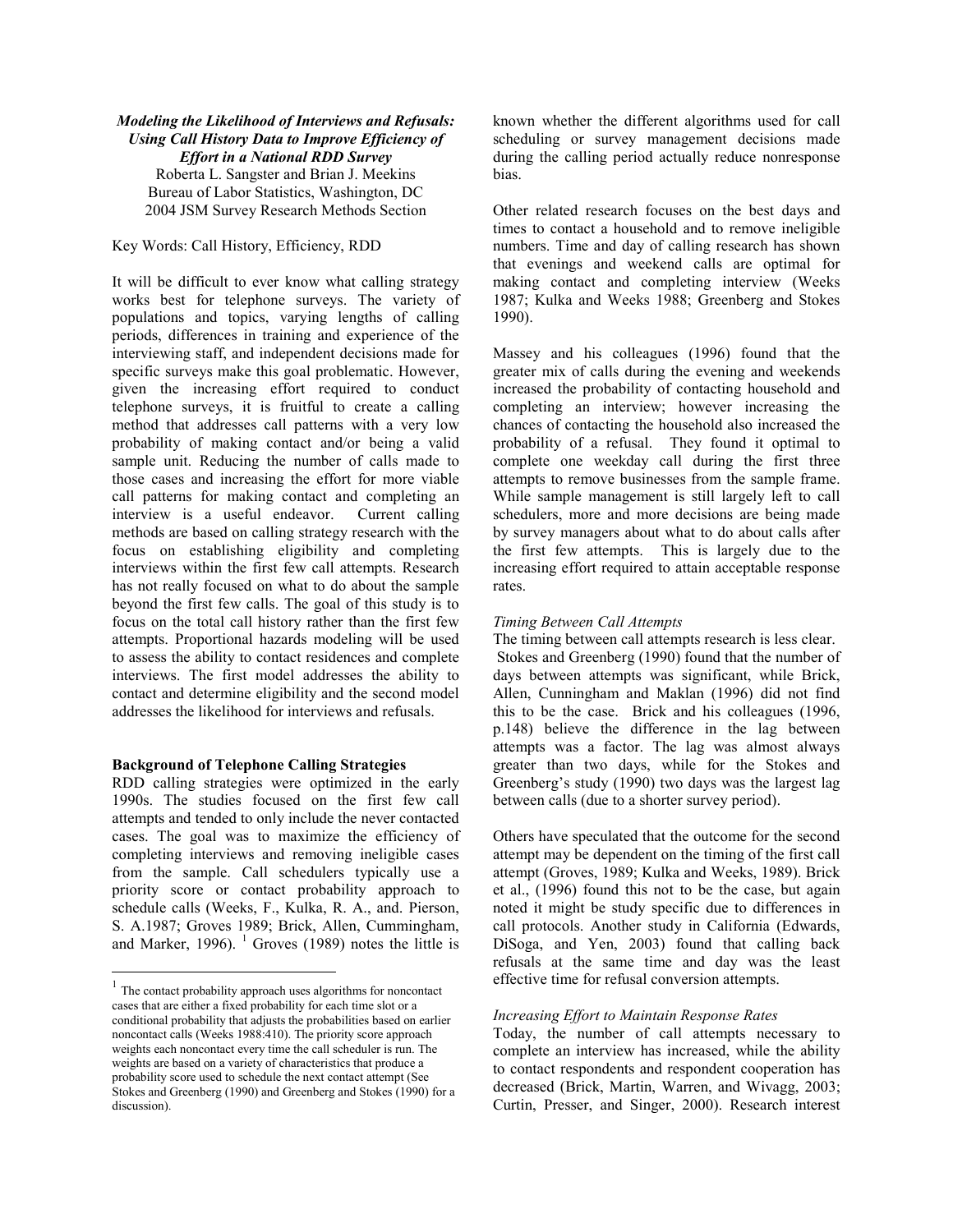has shifted from call scheduling to the effort necessary to complete an interview and maintain response rates.

Effort includes increasing the number of call attempts, lengthening the survey period, and recalling people after an initial refusal. Other types of effort include inducements to respond such as advance letter with/without incentives and refusal conversion letters with/without incentives. Additional manipulated factors include the timing between call attempts, the priority placed on previous call outcomes, and the time and day of each attempt.

Currently, the vast majority of interviews, refusals, and ineligibles occur by the sixth or seventh call attempt (Brick, Allen, Cunningham, and Maklan 2003; Sangster and Meekins 2003). In our first study using these data, we found that by the  $20<sup>th</sup>$  call attempt the chances of completing an interview are less then two percent (based on an eight week calling period and completing 30 or more call attempts). The probability of noncontact was never less then fifty percent, while the probability of an interview never rose above ten percent (Sangster and Meekins, 2003, p.6).

## **The Current Study**

In this second study, we use proportional hazard models for competing risks to examine calling (case) history's relationship to interview and refusals. The premise is that completed interview and refusals share similar risks for noncontact. However, the underlying structure may be different. For example, a sampling unit with five answering machine outcomes early in the survey period may be more likely to refuse to participate, while a sampling unit with no answering machine outcomes may be more likely to participate. By modeling the likelihood for refusals and interviews, we hope to find ways to develop calling rules that improve efficiency and optimize the chance of reducing nonresponse bias.

The call history includes all outcomes, but the study focuses on six major call outcomes:

- 1. Interview
- 2. Refusal
- 3. Appointment Callback (CB)
- 4. Answering Machine (AM)
- 5. Ring-No-Answer (RNA)
- 6. Busy Signal (Busy)

These six outcomes represent the majority of the call record outcomes recorded in call history files (Table 1).

The call history proportional hazards model comparisons are whether an event ever occurred (Ever) and the proportion of events (Prop.) for call outcomes that occurred between 4th to  $25<sup>th</sup>$  attempt. The  $25<sup>th</sup>$ 

attempt was chosen as the cut off because the models tended to be less stable toward the end of the call distribution as the sample size diminished

Controls for the study include regional differences as defined by Census Regions (Northeast, Midwest, South, and West), seasonal difference based on the four quarters the surveys were conducted (January to March, April to May, June to August, September to December), and size of the Primary Sampling Units (PSU size). The PSUs include areas with over 1.5 million households (PSU A Class) and those with 1.5 million or less (PSU B Class) and Non-metropolitan areas (PSU C Class). PSU C class cities tend to be around 25,000, with several under 10,000 households.

## *Call History Records*

The study uses call history records for two years of a large national RDD survey, Telephone Point of Purchase Survey, TPOPS, (January 2001 to April 2003). This includes first quarter interview outcomes of every call attempted for 143,616 cases (764,640 call attempts). Each survey was conducted over an eight week period. Calling is limited by three calling rules. One rule limits calling to no more then 30 call attempts per sampling unit. This rule gets adjusted by survey managers, so a limited number of cases continue past the 30 call rule (Range 1 to 49 call attempts). A second calling rule limits the number of ring-no-answer (RNA) outcomes to no more then 12 consecutive RNA. The TPOPS attempts one refusal conversion for all but the hard refusal cases. After the second refusal, calling is stopped for the sample unit.

Three US Census call centers conduct TPOPS for the BLS. Calling occurs between 9 AM to 9 PM Monday through Saturday. Sunday calling begins at 11 AM and goes to 9 PM. However, interviews may work at other hours of the day when needed. The majority of the interviewers work between 3 PM to 8 PM; most work a five hour shift. This truncates the calling times.

# *Interviews and Refusals*

Partial interviews were included in the completed interviews for this study (*Interviews*). The criterion for a partial complete is the respondent must pass the introduction of the survey and complete the first question. TPOPS uses refusal conversion, which means that a call history record might include an initial refusal, but end as a completed interview, an appointment callback, answering machine, or some other types of noncontact as the final outcome. The *refusal* group includes all cases with a terminal outcome of refusal.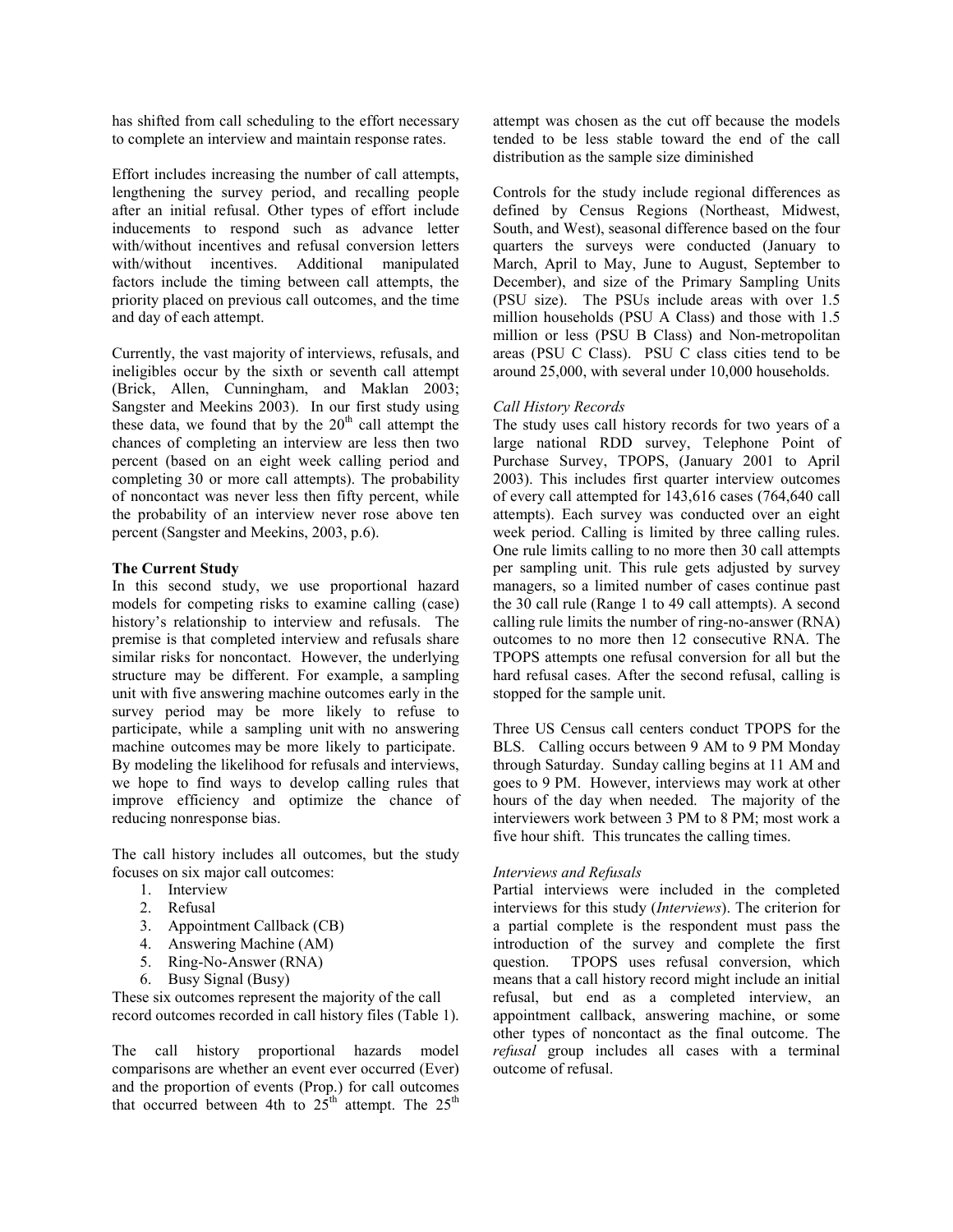### *Appointment Callback*

"Ever Callback" includes all cases with at least one instance of contacting someone in the residence that indicts willingness to complete an interview (Ever CB); the proportion is used for cases with that fall between the fourth and  $25<sup>th</sup>$  call attempts (Prop CB). The appointment scheduler ranges from the interviewer guessing at the best time to callback (Soft CB) to a hard appointment callback (Hard CB) that specifies a day and time to call.

### *Answering Machines, Ring-No-Answer and Busy*

Answering Machines includes all cases with at least one instance of contacting an answering machine with a message that indicates a household. Answering machines outcomes can also continue with the residential status as unknown. Ever AM, Ever RNA, and Ever Busy are used for the comparison for the first three call attempts and the proportions are used for cases with 4 to 25 call attempts (Prop AM, Prop. RNA, and Prop. Busy)

### *Weekday Calls*

To reexamine the Massey et al., (1996) findings we include a "mix-in-three" variable (MIX). This variable consists of a weekday, weeknight, and weekend call being completed within the first three call attempts. Ever weekday and proportion weekday are also measures for day time calling.

### *Average Days Between Attempts*

To examine the impact of timing between call attempts a measure was created based on minutes between call attempts transformed into average days (e.g., .25 days .5 days, 1 day) between call attempts (Avg. Day Betw).

### *Statistical Analysis*

The study uses Cox Regression for competing risks for a contact model that includes the overall ability to make contact (Contact) and the ability to determine eligibility for residence and nonresidence (including business and other geographical screen-outs). The second competing risk analyses examine contacted cases for interviews and refusals. Number of call attempts represents time in the analyses.

Cox regression is similar to logistic analysis, but it deals with right censored data and accounts for time to event. Both are a concern when examining call history data. Time to event varies as the number of cases left in sample diminishes and according to calling algorithms used in call schedulers. Number of call attempts also varies.

## **Results**

#### *Call Outcomes Across All Call Attempts*

Table 1 shows the total call attempt distribution broken down by Interview (I), Noncontact (NC), and Not Eligible (NE). Of all call attempts completed  $(n=764,640)$ , about twenty-one percent of the cases result in some type of human contact: ten percent of all attempts are an interview or refusal, and another 11 percent are an appointment callback. Only six percent of all calls are a busy signal, while the vast majority of call attempts end as an answering machine or a ringno-answer (58%). About 14 percent are not eligible, mostly due to telephone problems and nonworking numbers (a small portion are cell phones).

# **Table 1. Percent All Call Attempts Outcome**

| Category                       | Percent | <b>Attempts</b> |
|--------------------------------|---------|-----------------|
| Interview                      | 4.6     | 35343           |
| <b>NC</b> Refusal              | 5.4     | 41097           |
| Appt. Callback                 | 10.9    | 83237           |
| Answering Machine              | 27.7    | 211696          |
| Ring-No Answer*                | 30.2    | 231229          |
| Busy                           | 5.9     | 45308           |
| Other Noncontacts <sup>T</sup> | 1.1     | 8425            |
| NE Phone Problem               | 5.1     | 39362           |
| Nonwork\Cellphone              | 6.9     | 53054           |
| Other Ineligible               | 2.1     | 15889           |
| <b>Total Attempts</b>          |         | 764640          |

\*Includes the 12 consecutive RNA cases

† Includes physical and mental limitations and language barriers

Table 2 (next page) shows the percentages for the call outcomes broken into number of call attempts over the eight week calling period. As found in prior studies, the majority of interviews and refusals occur around the  $6<sup>th</sup>$ to  $12<sup>th</sup>$  call attempt. When the numbers with twelve consecutive ring-no-answers' are removed, there is a shift between the 7-12 and 13-20 calls. Despite fewer cases to call, the efficiency is not improved for completing interviews, refusals tend to increase somewhat, and the numbers of busy signals decline somewhat. However, the majority of the shift occurs between the RNA and AM's.

Among the not eligible telephone numbers, nonworking and cell-phones are mostly removed by the third telephone call, while phone problems climb until the 12 consecutive RNAs are removed.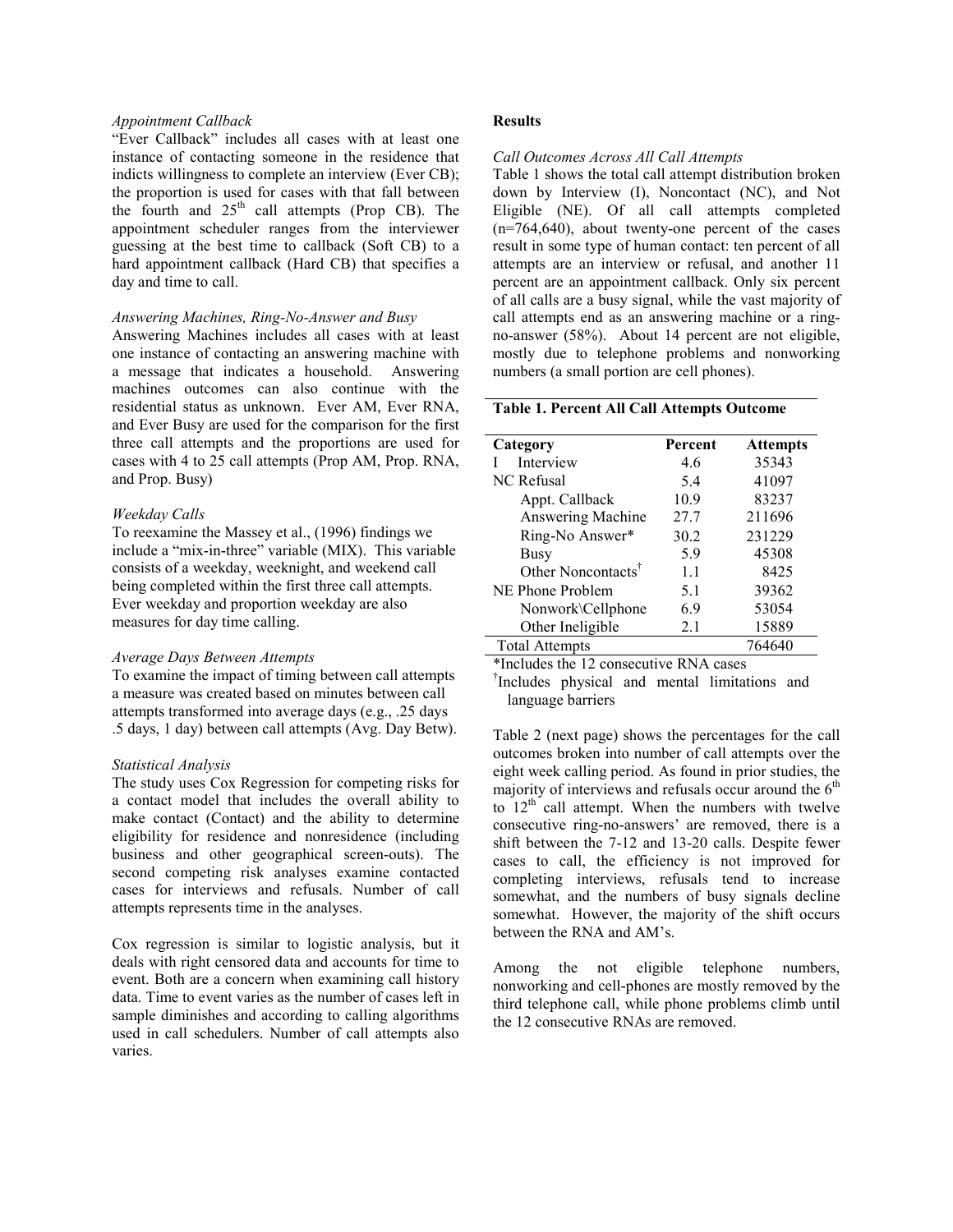By the  $32<sup>nd</sup>$  call attempt after the 30 call attempt rule is enforced, the shift switches back to more RNA and fewer AMs outcomes. Phone problems also appears to creep back up and the number of busy signals also

increase somewhat when the 30-attempt rule is enforced. These outcomes are probably a function of reducing the sample to less than one- percent of the sample.

| <b>Outcomes</b>       | <b>Number of Attempts</b> |         |          |           |           |           |
|-----------------------|---------------------------|---------|----------|-----------|-----------|-----------|
|                       | $1 - 3$                   | $4 - 6$ | $7 - 12$ | $13 - 20$ | $21 - 32$ | $33 - 45$ |
| Complete              | 6.7                       | 5.0     | 2.6      | 2.5       | 1.6       | 0.5       |
| Refusal               | 7.3                       | 5.8     | 3.3      | 3.7       | 2.7       | 1.2       |
| Appt. Callback        | 11.1                      | 12.0    | 8.8      | 13.5      | 10.9      | 9.1       |
| Answering Machine     | 22.3                      | 26.9    | 24.4     | 48.3      | 50.5      | 18.0      |
| Ring-No Answer        | 21.1                      | 34.7    | 44.3     | 22.7      | 26.2      | 54.9      |
| Busy                  | 6.5                       | 5.8     | 6.2      | 3.9       | 3.7       | 6.0       |
| Other Noncontacts     | 1.1                       | 1.2     | 0.9      | 1.5       | 1.2       | 1.1       |
| Phone Problem         | 3.8                       | 5.8     | 8.0      | 2.7       | 2.6       | 8.5       |
| Nonwork\Cellphone     | 16.3                      | 1.2     | 0.7      | 0.6       | 0.4       | 0.6       |
| Other Ineligible      | 3.8                       | 15      | 0.8      | 0.6       | 0.3       | 0.1       |
| <b>Total Attempts</b> | 302785                    | 149462  | 196485   | 71301     | 42545     | 2082      |
| $n =$                 | 143616                    | 56646   | 39327    | 12246     | 5575      | 783       |

Ever

Ever

### **Table 2: Percent Outcomes by Number of Call Attempts**

## **Proportional Hazard Models for Contact, Nonresidence, and Residence**

The first analysis uses proportional hazards model for all attempts for the ability to make Contact and for the ability to determine Nonresidence and Residence status. ). Time to event is calculated as the number of days from the beginning of the calling cycle. Censored cases are those where no contact was established. We show only the final model in the interest of space Separate models were run for each group; the only significant interaction was for the Nonresidence model.

## *All Call Attempts*

In Table 3, only Nonresidence is impacted by Region and PSU size differences. In comparison to the West, it is more difficult to reconcile a Nonresidence case in the Northeast and the Midwest and metropolitan areas with over 1.5 million residences. Overall, spring (April to June) is the best time to make contact. For the calling history comparison groups, a MIX of weekday, weeknight, and weekend calls within three first attempts improves reconciling Nonresidence cases. Ever busy improves reconciling the Nonresidence status, but has a negative impact on Contact and determining Residence status, while ever RNA has a negative impact on all three groups. The interaction between MIX for Ever RNA and for Ever Busy has a rather larger positive impact on reconciling Nonresidence, but was not important to the model for Contact or Residence.

| Attempts Exp (b)  |          |                          |                  |
|-------------------|----------|--------------------------|------------------|
| <b>Categories</b> | Contact  | Non-<br><b>Residence</b> | <b>Residence</b> |
| Region West       |          |                          |                  |
| Northeast         | 0.970    | $0.847*$                 | 1.011            |
| Midwest           | 0.940    | $0.767*$                 | 0.955            |
| South             | 1.009    | 0.944                    | 1.032            |
| <b>PSUC</b>       |          |                          |                  |
| PSU A             | 0.982    | $1.175*$                 | 0.943            |
| <b>PSUB</b>       | 1.027    | 1.000                    | 1.037            |
| Season Oct-       |          |                          |                  |
| Dec.              |          |                          |                  |
| Jan-March         | 0.998    | 0.039                    | 0.989            |
| April-June        | $1.224*$ | $1.249*$                 | $1.244*$         |
| July-Sept.        | 1.083    | 1.061                    | $1.100*$         |
| <b>MIX</b>        | 0.909    | $0.125*$                 | 1.086            |
| Ever Busy         | $0.604*$ | $1.340*$                 | $0.393*$         |
| Ever RNA          | $0.367*$ | $0.150*$                 | $0.420*$         |

Ever xxxx  $4.602*$  XXXX<br>Busy\*MIX 4.602\*

Ever xxxx  $2.426*$  XXXX<br>RNA\*MIX 2.426\*

|                  |  | Table 3. Estimate of Proportional Hazards by All |  |  |
|------------------|--|--------------------------------------------------|--|--|
| Attemnts Exn (b) |  |                                                  |  |  |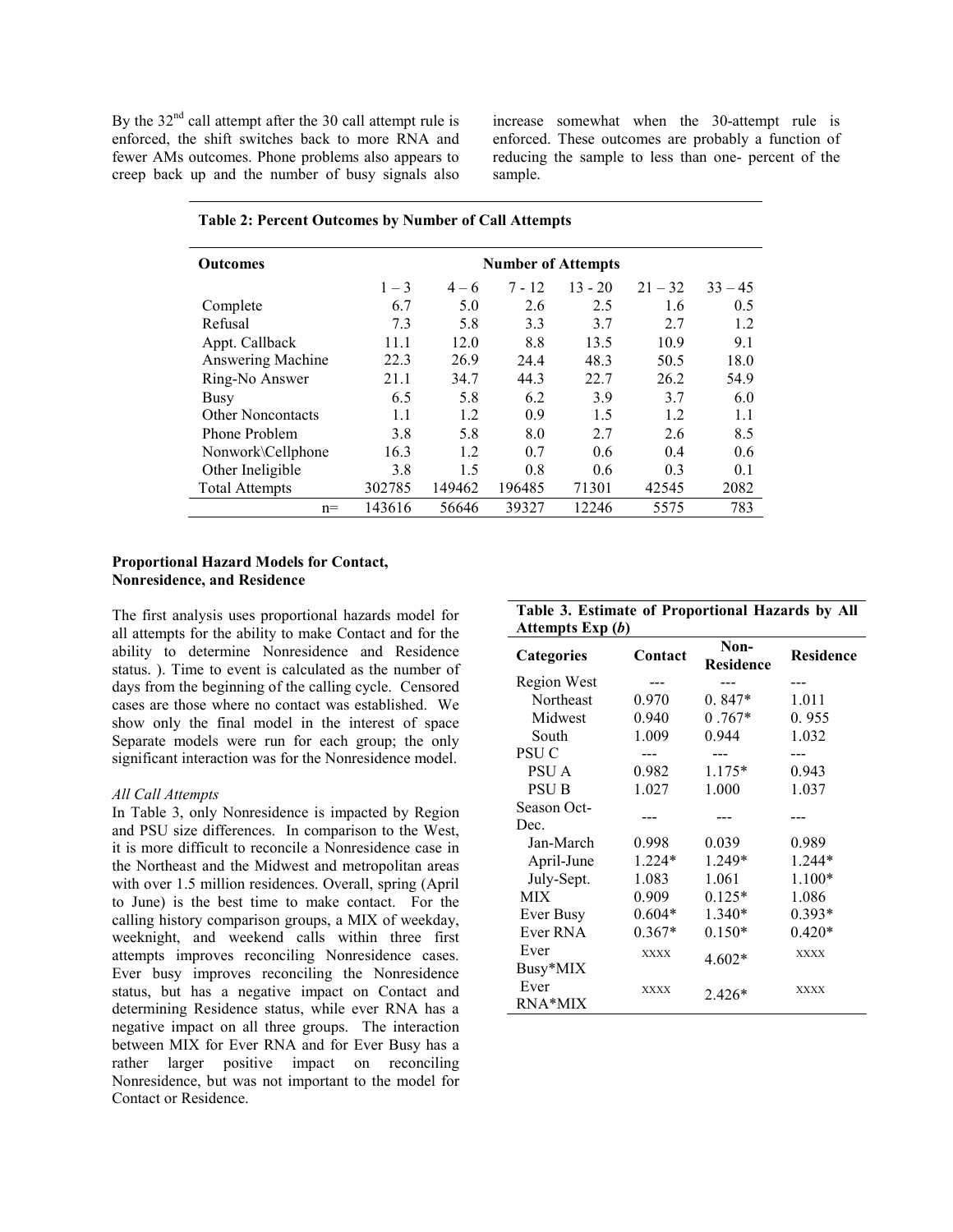## *Four to 25 Call Attempts*

 When examining call history for 4 to 25 call attempts, calls made to the Midwest have a negative impact on all three comparison groups (See Table 4). Compared to the West, all three Regions have a negative impact on Nonresidence. The largest PSU size has a negative impact on Residence, but is no longer a factor for Nonresidence. The NE continues to be a counter productive factor for reconciling nonresidence status. Once again, compared to October through December, spring is the best time to make contact for all three groups, and with greater persistence summer (July to Sept.) also becomes a positive factor for all three.

Longer average number of days between calls improves Contact and Nonresidence, but has little impact on Residence. After the third attempt, MIX is no longer important, and calling during the daytime has a negative impact for all three groups. When an interaction is added between proportion of daytime calls and proportion of RNA the ability to contact and resolve the case improves for all three groups.

The direct effect for the proportion busy is a somewhat negative impact on Contact and Residence, while proportion RNA direct effect is a negative impact on Contact and Nonresidence. However, the interaction between proportion of RNA and Busy negates the negative impact, and instead has very positive impact on Contact and Nonresidence; this same interaction was not important to the model for Residence. The interaction for the proportions of RNA and daytime calls also has a positive impact.

## **Proportional Hazard Model for Interview and Refusal**

The next proportional hazard models include only the cases that were contacted (n=76440). Censored cases are those that were contacted but did not refuse an interview or complete an interview. Time to event is again calculated in days from the beginning of the calling cycle. The final models are presented in the interest of space. In this analysis the call history contributes more to the models then in the latter two analyses. Once again calls made in the spring and to the west yield the best chance of making contact and completing an interview or encountering a refusal.

#### *All Attempts*

For the comparison of all attempts for interview and refusal shown in Table 5, Ever Weekday, AM, Busy, and RNA decreases the chance of an interview or refusal, while hard and soft callbacks are not effective for interviews, and tends to increase refusals. The interactions between Ever Busy and Ever RNA and

| Table 4. Estimate of Proportional Hazards for 4-25 |  |
|----------------------------------------------------|--|
| Attempts $Exp(b)$                                  |  |

| r v z            |          |                  |                  |
|------------------|----------|------------------|------------------|
|                  |          | Non-             |                  |
|                  | Contact  | <b>Residence</b> | <b>Residence</b> |
| Region West      |          |                  |                  |
| Northeast        | 1.056    | $0.843*$         | 1.057            |
| Midwest          | 0.889*   | $0.755*$         | 0.883*           |
| South            | 1.078    | $0.851*$         | 1.079            |
| PSU C            |          |                  |                  |
| PSU A            | 0.906    | 1.035            | 0.894*           |
| <b>PSUB</b>      | 0.951    | 1.027            | 0.943            |
| Season Oct .Dec. |          |                  |                  |
| Jan. March       | 1.009    | 0.888            | 1.011            |
| April June       | 1.329*   | $1.337*$         | $1.336*$         |
| July Sept.       | $1.120*$ | 1.185*           | 1.119*           |
| Avg.Days Betw.   | $1.057*$ | 1.105*           | 1.055            |
| Prop. Day        | 0.888*   | $0.085*$         | 0.882*           |
| Prop. Busy       | $0.067*$ | 1.004            | $0.045*$         |
| Prop. RNA        | $0.070*$ | $0.917*$         | 0.048            |
| Prop. Busy*RNA   | 5.260*   | 39.922*          |                  |
| Prop. RNA*Day    | 1.534*   | 78.580*          | 3.009*           |

Ever AM and Ever RNA indicate that any type of contact other then RNA increases the chance of contact, and thus, an interview or refusal.

Hard callbacks direct effect is to decrease refusals, and soft callbacks direct effect is to decrease interviews and increase refusals. However, the interaction between the two tends decrease refusals and have not impact on interviews.

| Table 5. Estimate of Proportional Hazards for |  |  |  |
|-----------------------------------------------|--|--|--|
| Interview and Refusal All Attempts $Exp(b)$   |  |  |  |

|                     | <b>Interview</b> | <b>Refusal</b> |
|---------------------|------------------|----------------|
| Region West         |                  |                |
| Northeast           | $0.769*$         | 1.078          |
| Midwest             | 0.913            | $0.883*$       |
| South               | 0.913            | 0.970          |
| <b>PSUC</b>         |                  |                |
| PSU A               | $0.826*$         | 0.958          |
| <b>PSU B</b>        | 0.928            | 1.015          |
| Season Oct. Dec.    |                  |                |
| Jan. March          | 1.030            | $1.122*$       |
| April June          | $1.110*$         | $1.347*$       |
| July Sept.          | 1.010            | 0.972          |
| Ever Weekday        | $0.530*$         | $0.532*$       |
| Ever Busy           | $0.394*$         | $0.560*$       |
| Ever RNA            | $0.200*$         | $0.328*$       |
| Ever AM             | $0.837*$         | $0.628*$       |
| Ever Hard CB        | 1.021            | 1.158*         |
| Ever Soft CB        | $0.897*$         | 1.369*         |
| Ever $AM * RNA$     | 1.934*           | $1.734*$       |
| Ever Busy * RNA     | $1.651*$         | 1.378*         |
| Ever CB Hard * Soft | 0.974            | $0.659*$       |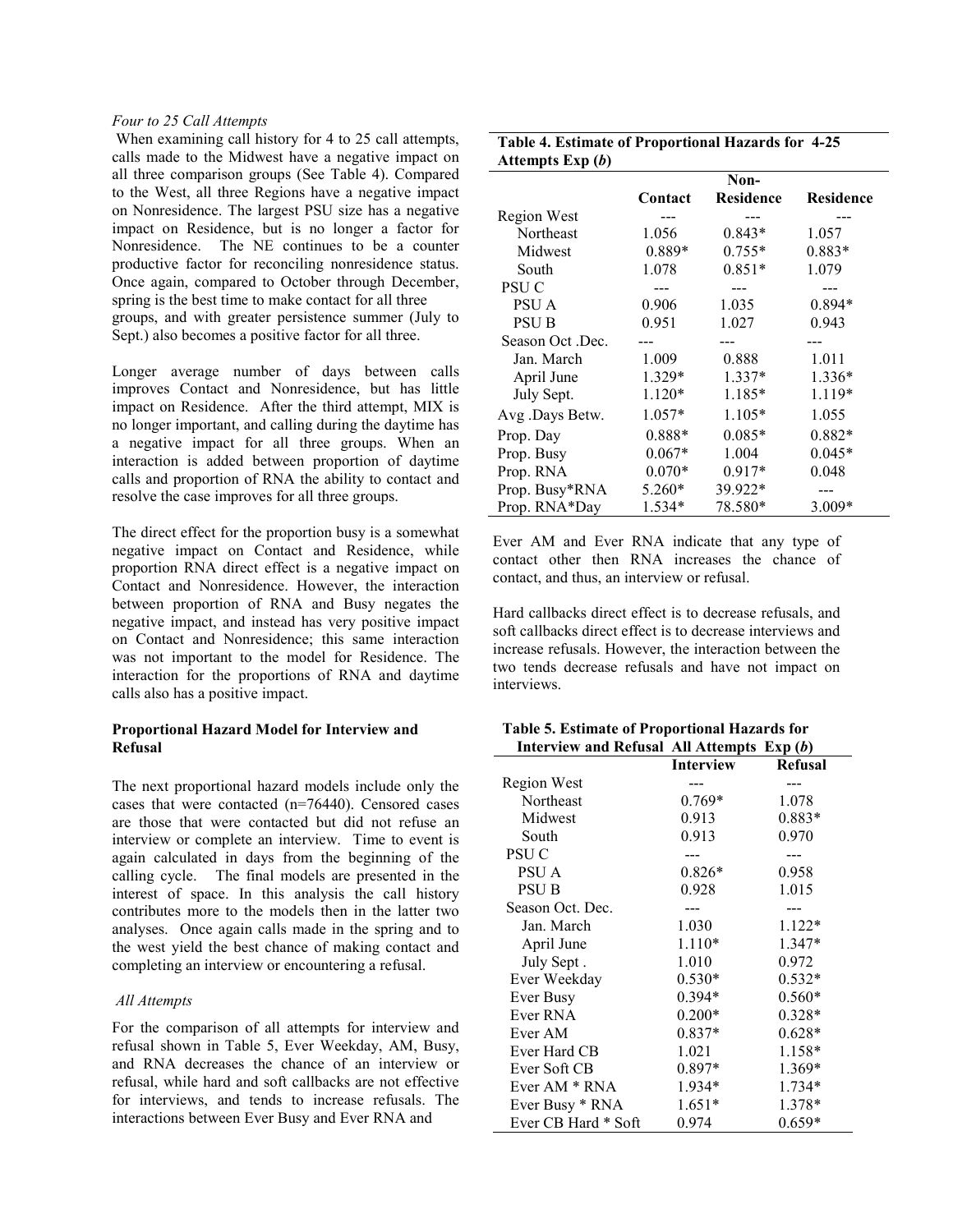The final analysis is shown in Table 6: the proportional hazards model for 4 to 25 call attempts for Interview and Refusal.

| Interview and Refusal $4$ to 25 Attempts Exp $(b)$ |                  |                    |
|----------------------------------------------------|------------------|--------------------|
|                                                    | <b>Interview</b> | <b>Refusal</b>     |
| Region West                                        |                  |                    |
| Northeast                                          | $0.774*$         | $\ast$<br>$1.302*$ |
| Midwest                                            | $0.875*$         | 1.036              |
| South                                              | $0.863*$         | $1.125*$           |
| PSU <sub>C</sub>                                   |                  |                    |
| PSU A                                              | $0.812*$         | 0.952              |
| PSU B                                              | $0.905*$         | 0.954              |
| Season Oct. Dec.                                   |                  |                    |
| Jan. March                                         | 1.003            | 1.051              |
| April June                                         | $1.281*$         | $1.645*$           |
| July Sept.                                         | 1.067            | 1.054              |
| Avg. Days Betw.                                    | $0.872*$         | $1.112*$           |
| Prop. Weekdays                                     | 0.913            | 1.087              |
| Prop. Busy                                         | $0.389*$         | $0.345*$           |
| Prop. RNA                                          | $0.208*$         | $0.312*$           |
| Prop. AM                                           | $1.471*$         | $0.775*$           |
| Prop. Hard CB                                      | 12.462*          | $2.615*$           |
| Prop. Soft CB                                      | $7.291*$         | 2.450*             |
| Prop. AM * RNA                                     | $3.227*$         | 7.186*             |
| Prop. Busy * RNA                                   | $0.199*$         | 0.579              |
| Prop. CB Hard * Soft                               | $0.004*$         | $0.003*$           |

| Table 6. Estimate of Proportional Hazards for |                                                       |
|-----------------------------------------------|-------------------------------------------------------|
|                                               | Interview and Refusal 4 to 25 Attempts Exp ( <i>l</i> |

After the third call attempt, greater time between calls decreases the chance of an interview and increases the odds of a refusal, while the inverse is true for the number of AM outcomes encountered. Not surprisingly, weekday calling loses its effectiveness after the first three call attempts.

The proportion of Busy and RNA and the interaction between them is related to the ability to contact a person, so both interviews and refusals are less likely to occur the more times busy and RNA take place. Similarly, the interaction between AM and RNA, improves the odds of completing an interview and getting a refusal.

The direct effect of scheduling callbacks (Hard CB and Soft CB) appears to be very positive for completing interviews, and also yields more refusals. However, the interaction between the two suggests interplay between Hard and Soft CBs that yields fewer interviews and refusals.

### **Conclusions**

The ability to contact and resolve residency status is integral to completing interviews and refusals. This should be considered together when drawing conclusions from the analysis. Many of the outcomes for the interview and refusal models are related to the ability to contact a person in the household. The ability to contact a person tends to increase the odds of an interview and refusals simply because someone answered the telephone. It was somewhat surprising to learn that only six percent of all call attempts resulted in a busy signal. The vast majority of calls ended as a RNA (30%) or AM (28%). Callbacks (11%) were as common, as were interviews and refusals combined (10%). This underscores the importance of understanding the relationship between these call outcomes

#### *Regional, PSU Size, and Seasonal Differences*

The trend of households in the larger metropolitan areas in the Northeast and Midwest to be more difficult to contact and gain cooperation holds for this study. Contact and cooperation tend to improve during the spring and into the summer and declines as household schedules get busier and colder weather occurs.

### *Weekday Calls*

The usefulness of calling during the weekday, weekend, and weeknight within the first three call attempts continues to be important for removing nonresidential numbers from the sample.<sup>2</sup> However, continuing to call during the weekday has a negative impact on making contact and determining eligibility.

When contact has been established, weekday calls have no impact on Interviews or Refusals after the first three calls. There was also an indication that the proportion of RNA and busy signals could be important to weekday calling for contacting and resolving nonresidential cases. These finding warrants further study.

#### *Average Days Between Attempts*

 $\overline{a}$ 

The average days between calls had a small impact on contact and cooperation. The greater amount of time between attempts decreases the odds of an interview but increase the odds of a refusal. These effects are modest in size compared to others. In addition, the average number of days between attempts for those with only one attempt is given as zero, making a nonlinear relationship between average days between and the log odds of refusal or interview very possible. Further exploration of this relationship is needed.

<sup>&</sup>lt;sup>2</sup> Currently, the TPOPS does not use the Marketing Systems Group improved sampling method for removing nonresidential and nonworking numbers (as discussed by Brick et al., 2003). Improving the residency rate would likely decrease the efficiency of weekday calling.